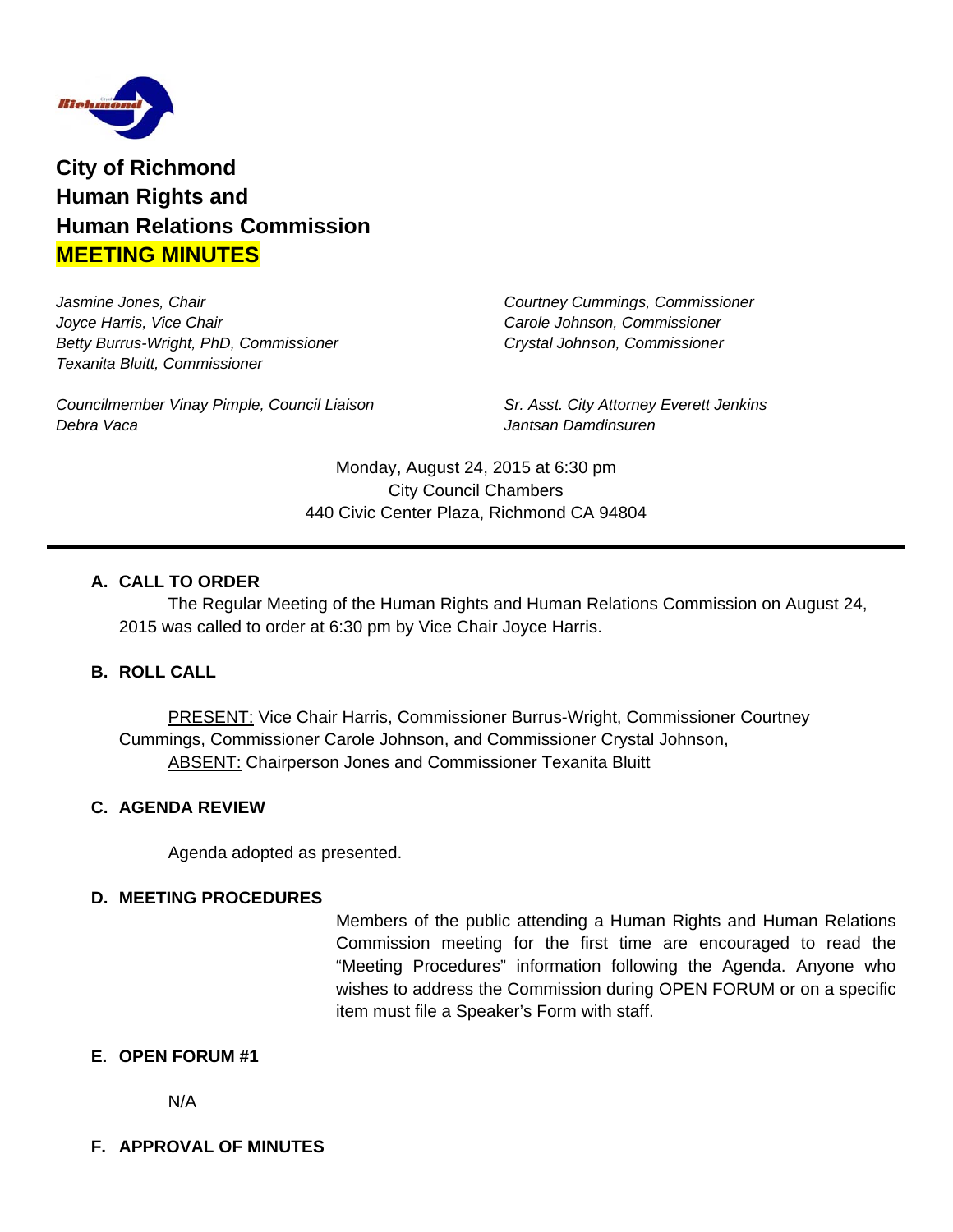**None** 

#### **G. CITY COUNCIL LIAISON REPORT**

N/A

#### **H. COMMISSIONERS' REPORTS**

N/A

#### **I. CHAIR'S REPORT**

Chairperson Jones was not present.

#### **J. STAFF REPORTS**

No report.

#### **K. DISCUSSION ITEMS**

- **K.1 COMMITTEE REPORT: EDUCATION AND OUTREACH COMMITTEE (15 MINUTES)**  REVIEW AND APPROVE UPDATES TO COMMITTEE'S PLANS
	- a. Education Forum Saturday, September 12, 2015 at Lovonya DeJean Middle School a. Forum Theme: Reach One, Teach One, and Save a Child

*Commissioner Burrus-Wright and Vice Chair Harris* 

Commissioner Burrus-Wright framed the item and reported latest updates. A conference spearheaded by the HRHRC's Education and Outreach committee on protecting the rights of the child is taking place on September 12 at Lovonya DeJean Middle School. Confirmed speakers and discussion topics include presentation by RPD Officer Lynette Parker on community engagement, presentation on "Commercially Sexually Exploited Youth" by Lucia Ray-Guillen from Community Violence Solutions, and "Let's Talk" Sex Literacy presentation by Commissioner Burrus-Wright.

Organizers arranged coffee and pastry donation from Starbucks in Pt. Richmond. Staff was directed to promote the event on different media outlets and newsletter including Mayor's e-Forum, City Manager's Report and marquee.

#### **K.2 COMMITTEE REPORT: PLANNING AND ADMINISTRATION (15 MINUTES)**

**HEAR AND DISCUSS UPDATES**  a. Developing Human Rights Survey  *Chairperson Jones*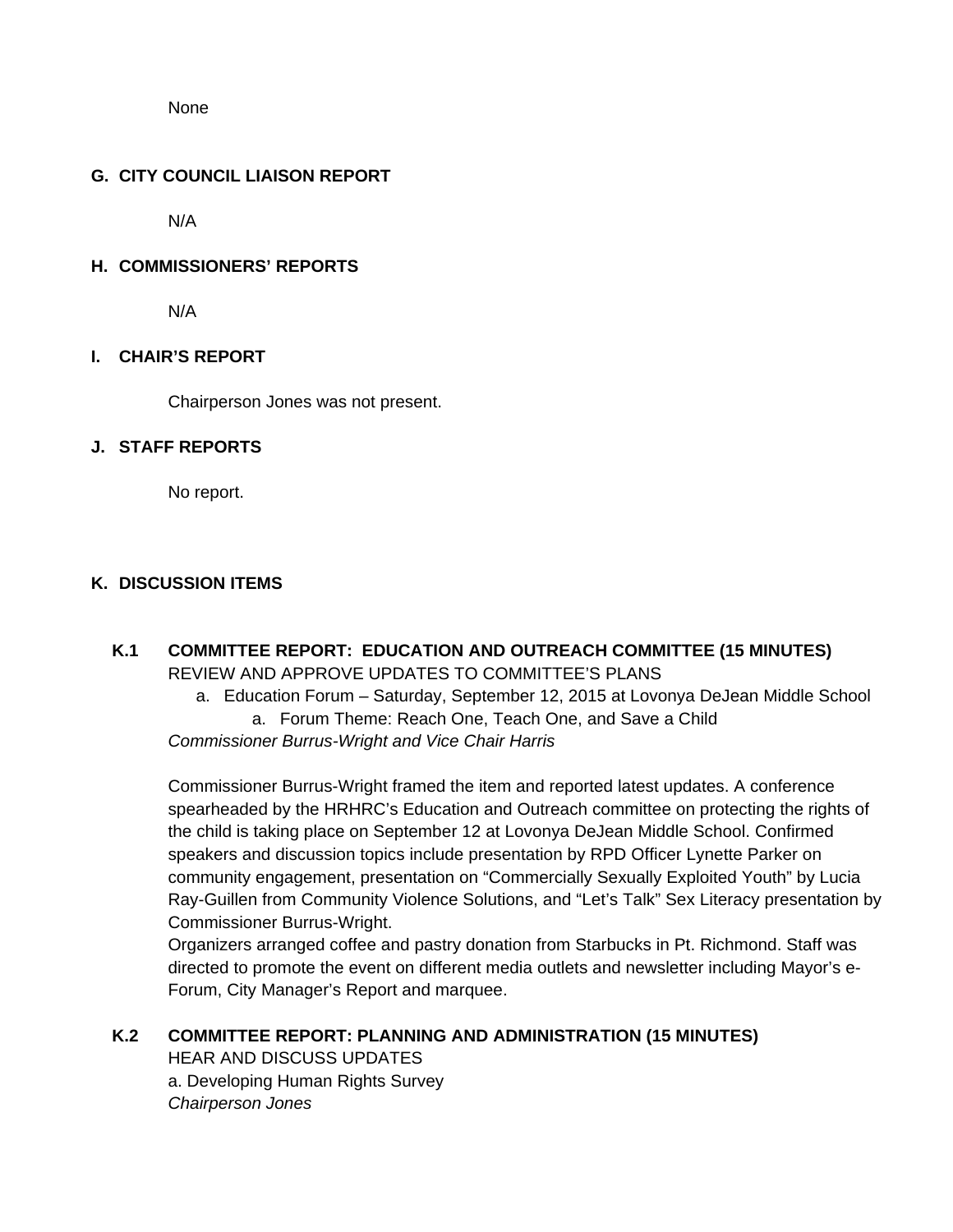Staff was directed to circulate results from the 2015 city-wide community survey.  *Continued to September 28, 2015 Meeting.* 

#### **K.3 COMMITTEE REPORT: POLICE AND COMMUNITY RELATIONS (15 MINUTES) HEAR AND DISCUSS UPDATES**

- a. Police and Community Relations Regular Meeting Updates
- b. West County Detention Facility Expansion Updates
- c. Urban Shield 2015 September 11-14

*Commissioner Crystal Johnson, Commissioner Carole Johnson, Commissioner Cummings and Chairperson Jones* 

Commissioner Crystal Johnson framed the item. The PCRC meets regularly on every third Monday of the month. Next meeting of the committee is on September  $21^{st}$  at 6 pm. The committee is working on getting more clarification of the Police Commission's role in community and police engagement.

Commissioners provided an update on West County Detention Facility expansion. The Board of Supervisors are concerned about securing the required matching funds for the expansion to complete. More updates will be provided at the next meeting.

The HRHRC recently became aware of "Urban Shield," full-scale preparedness exercise assessing police departments' response and capabilities related to multi-discipline planning, policing, policies, and training. Police departments in the Bay Area are participating in this exercise in Alameda from September 11 – 14. In response to HRHRC's inquiry to Chief Chris Magnus regarding Richmond Police Department's participation, he indicated that Richmond PD participates in emergency response trainings and not looking to host Urban Shield in Richmond. Discussions ensued on the role of School Resource Officers and safety plans for merging of Richmond continuation schools. The Commission requested the PCRC to invite Chief Magnus to the September Regular Meeting.

# **K.4 3RD NORCAHRO REGIONAL CONVENING OF HUMAN RIGHTS AND HUMAN RELATIONS ORGANIZATIONS - ON SATURDAY, SEPTEMBER 19 IN SAN JOSE (10 MINUTES)** DISCUSS ARRANGEMENTS FOR ATTENDANCE

*Chairperson Jones* 

The 3<sup>rd</sup> regional convening of human rights and human relations commissions will take place on Saturday, September 19 in San Jose. Goals for the conference are to establish and support local and regional networks of HRHRCs, and to build the capacity of organizations addressing human rights and human relations issues.

 The following commissioners expressed interest to participate: Commissioner Courtney Cummings, Commissioner Carole Johnson, Commissioner Burrus-Wright, and Vice Chair Harris.

# **K.5 LETTERS TO FAMILIES OF CHARLESTON SHOOTING VICTIMS (5 MINUTES)**

 REVIEW AND APPROVE LETTER  *Chairperson Jones* 

A motion was made by Commissioner Burrus-Wright, seconded by Commissioner Carole Johnson, to approve letters to families of Charleston shooting victims and Charleston Mayor. The motion was passed with the unanimous vote of the commission.